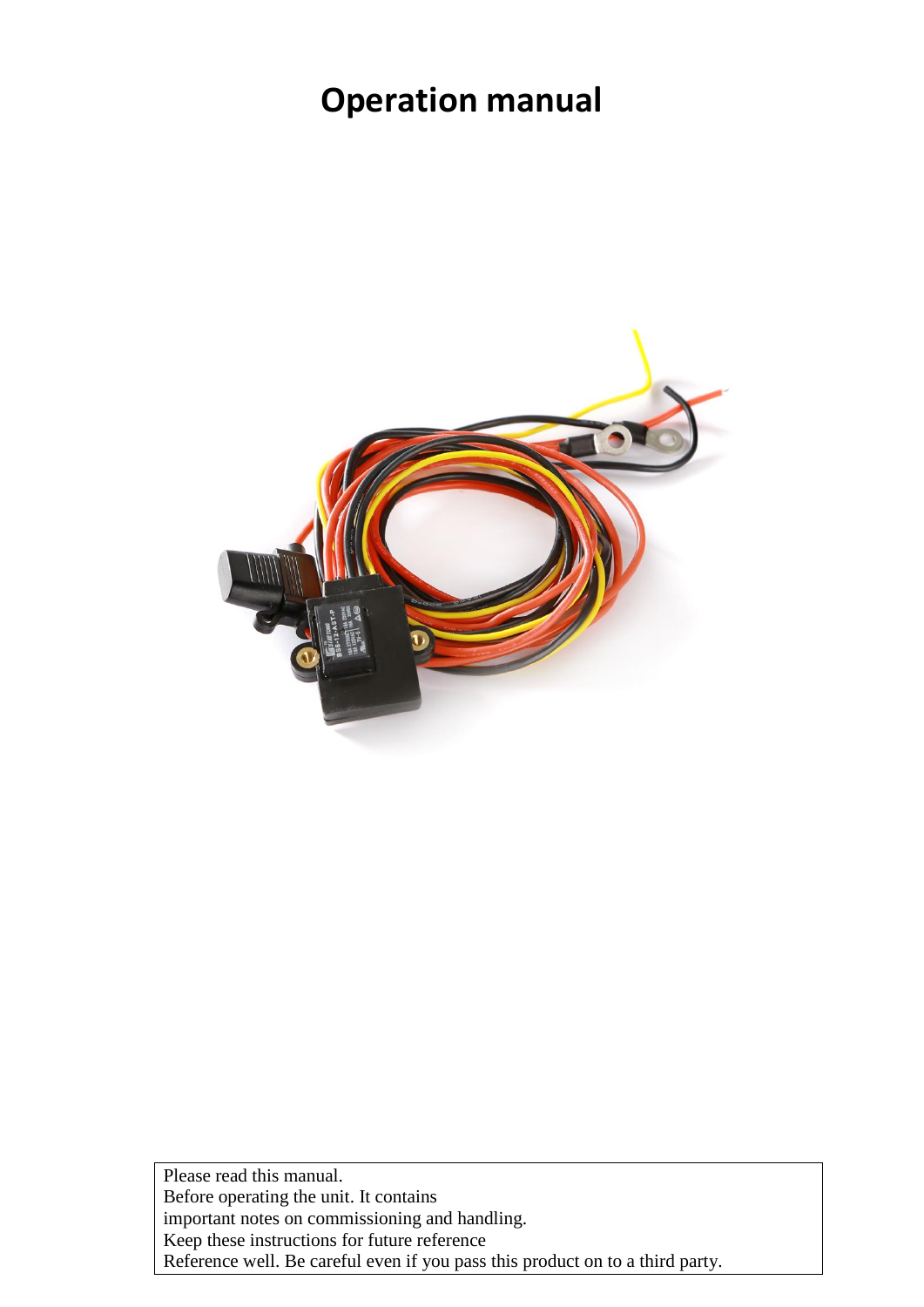**Safety instructions:**

# **Attention! Definitely read!**

**Please read this manual carefully before use. In the case of damage caused by nonobservance of the instructions for use, the warranty claim expires. The manufacturer assumes no liability for the consequential damages and damages that arise to the user or third party.**

LIN switch is intended for use by properly trained and professionally qualified personnel. The safety instructions given below and in the course of this manual are intended to remind the operator to proceed with care when installing this unit. It is assumed that the operator has a thorough understanding of the vehicle electronics before putting the LIN switch into operation. This understanding of the principles and operational theories is important for safe and accurate use of this unit. Before using the LIN switch, always read and follow the safety instructions given by the manufacturer of the vehicle. In commercial facilities, the accident prevention regulations of the Association of Professional Cooperatives for electrical installations and operating equipment must be observed.

# **Important instructions:**

The texts and drawings of this manual have been drawn up with the greatest possible care and to the best of our knowledge. As errors can never be ruled out, we would like to point out the following: We declare no responsibility for the completeness of all drawings and texts published in this manual. If content used or used is used, this is expressly the risk of the respective user. Liability of the publisher for improper, incomplete or incorrect information and any damages resulting from it are excluded. We do not accept liability for failed or superfluous repair work. We do not assume any liability for the use of data and information which prove to be incorrect or incorrectly presented, as well as errors which have arisen inadvertently during the compilation of the data. The user of the device is responsible for the fact that he has observed the technical explanations, operating instructions, maintenance, maintenance and safety instructions without exception.

# **Circuit diagram:**





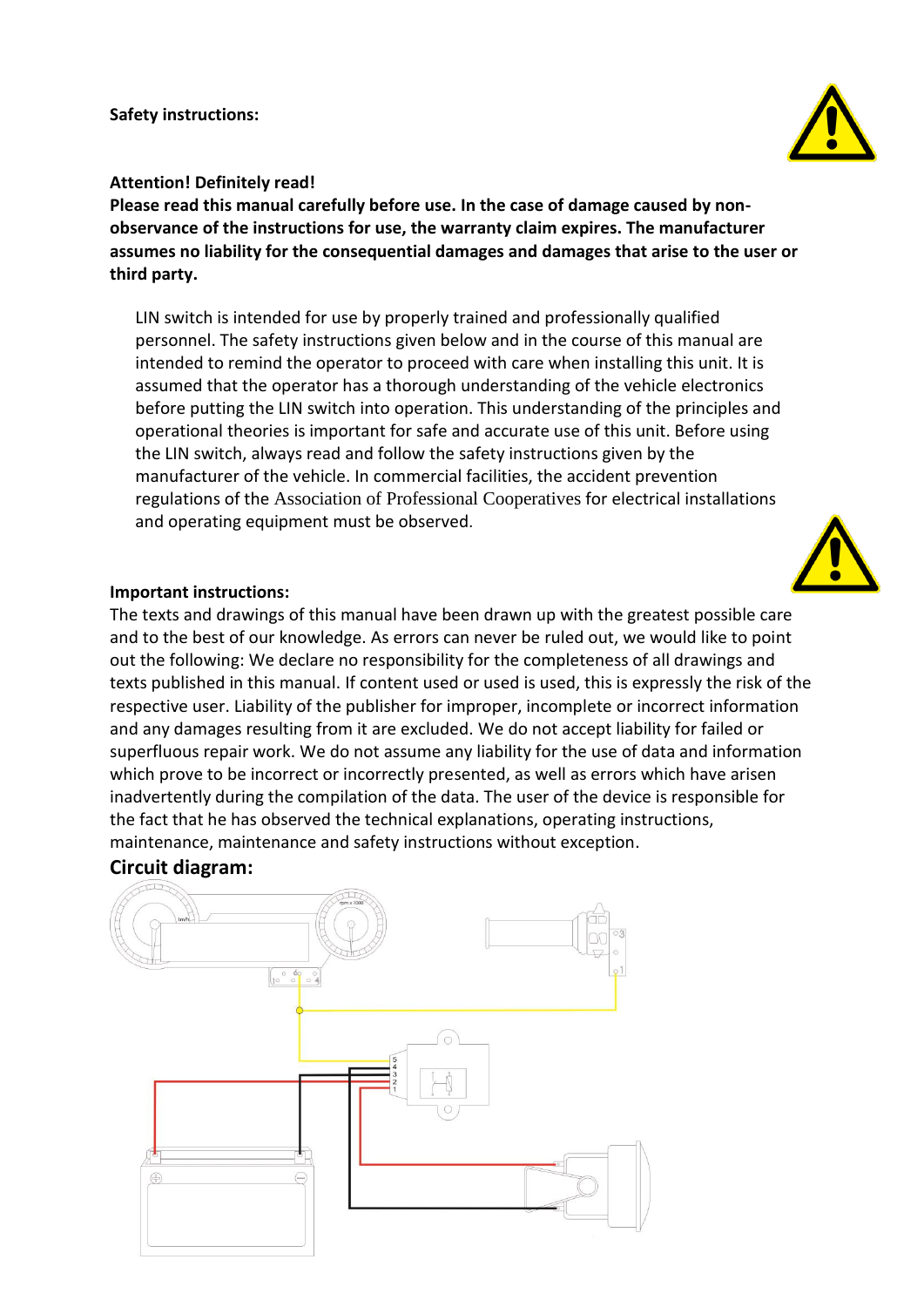### **LIN switch initial installation:**

LIN switch connect the wiring diagram. Ignition switch on. Any button 1x. LIN switch flashes 1x times and confirms the Teach.

If flashing continuously after ignition has the LIN switch, a switch is not in its home position, for example, switched grid position.

#### **LIN switch usage:**

Press the programmed button and hold for 2 seconds. The LIN switch turns the connected auxiliary lights. To turn off, press and hold the button for 2 seconds renewed.

When the ignition the extra lights are automatically switched off. This is 2X times look signaled auxiliary lights.

#### **LIN switch reprogramming:**

To perform the programming to a different key combination, proceed as follows. Press the previously programmed button and hold it for 10 seconds. The LIN switch blinks continuously, confirming the deletion of the old key combination. Release the button and press a new button 1X to complete the learning process. After a successful Teach, the additional headlights 1X are driven.

#### **Information:**

**When disconnecting the power supply to Lin switch the stored key combination is deleted. Here a new initial installation must be performed.**

#### **Note:**

**Please avoid incorporation LIN switch in locations with heat radiation!**



# Pinbelegung LIN-Schalter:

- 1. 12V Plus Ausgang (zum + Zusatzscheinwerfer)
- 2. 12V Plus Eingang (zur Batterie Pluspol)
- 3. 12V Minus Eingang (zur Batterie Minuspol)
- 4. 12V Minus Ausgang (zum Zusatzscheinwerfer)
- 5. LIN Bus (zum gelben Kabel zwischen Kombischalter und Tacho)
	- **1. RED**
	- **2. RED**
	- **3. Black**
	- **4. Black**
	- **5. Yellow**